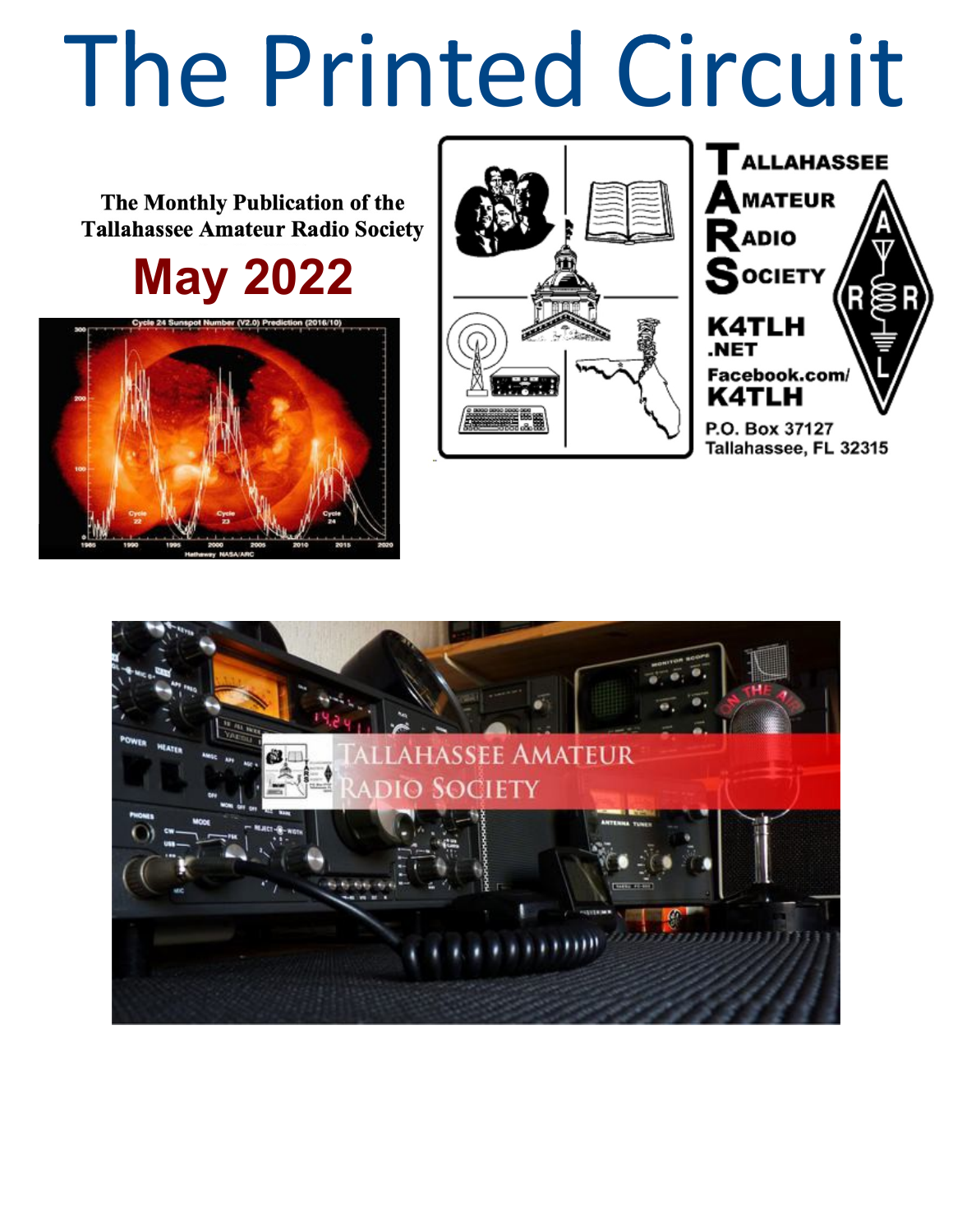# **TARS Officers**

| $\bullet$ | President             | <b>Alan Terrell</b> | N4KGT         |
|-----------|-----------------------|---------------------|---------------|
| $\bullet$ | <b>Vice President</b> | <b>Phil Ashler</b>  | N4IPH         |
| $\bullet$ | Secretary             | <b>Todd Clark</b>   | <b>KN4FCC</b> |
| $\bullet$ | Treasurer             | Doug Ferrell        | KD4MOJ        |
| $\bullet$ | Member at Large       | Don Pace            | <b>KK4SIH</b> |

# **Committees**

| Repeater Trustee #1                         | <b>Randy Pierce</b> | AG4UU         |
|---------------------------------------------|---------------------|---------------|
| Repeter Trustee #2                          | Doug Ferrell        | KD4MOJ        |
| <b>Education &amp; Training</b>             | Phil Ashler         | N4IPH         |
| <b>Equipment Manager</b>                    | Vacant              |               |
| Newsletter Editor                           | Paul Eugenio        | K00KE         |
| <b>Testing</b>                              | Norm Scholer        | K4GFD         |
| <b>Public Information Officer</b>           | Jason Ford          | W4JMF         |
| Webmaster, Web Content, and Social<br>Media | Your Name           | GR80PS        |
| Server Administrator                        | Don Pace            | <b>KK4SIH</b> |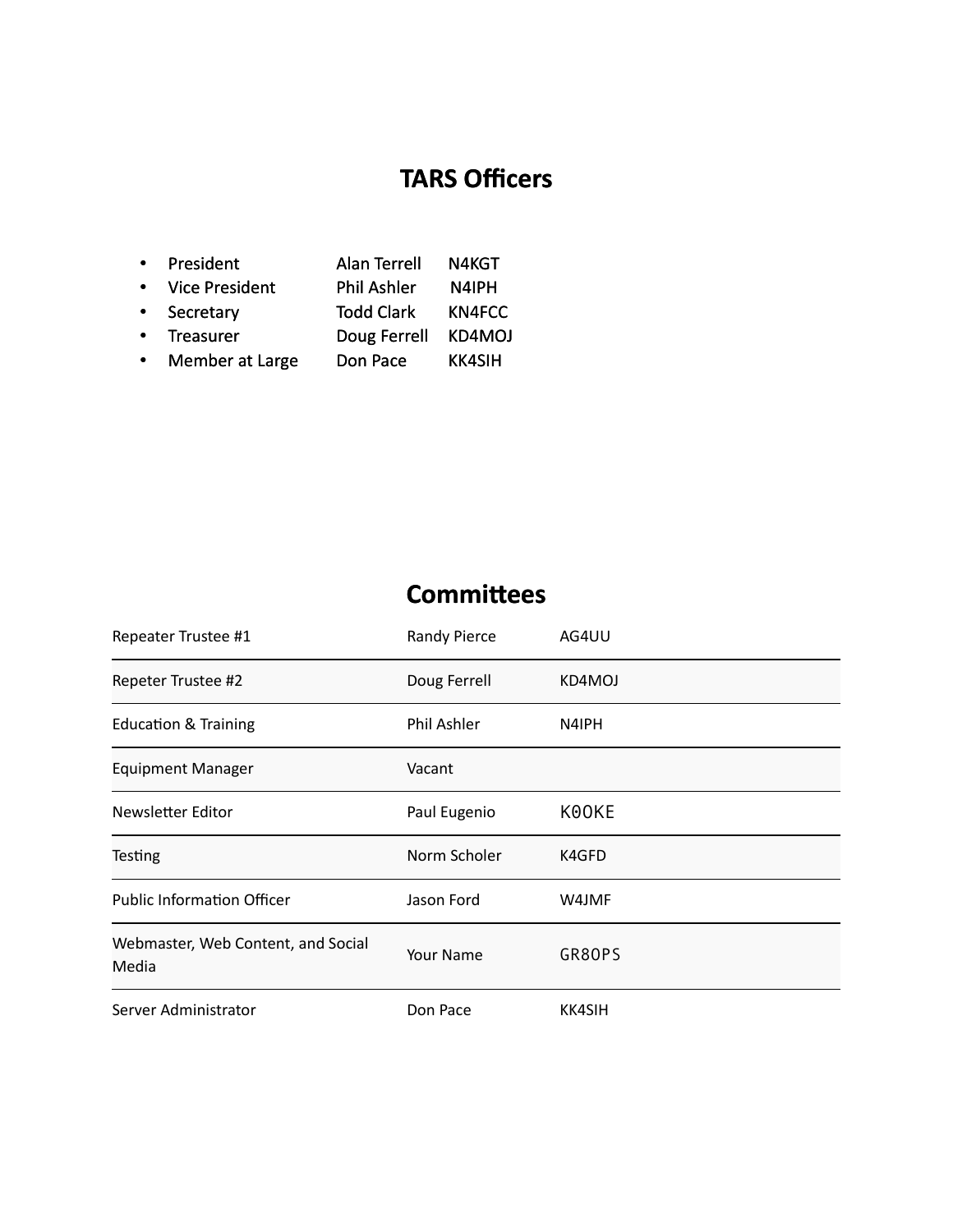## **MINUTES of the May 2022 TARS Meeting**

# 7PM on May 5, 2022 American Red Cross Building, Tallahassee, FL

Attending the Meeting:

DDoug, KD4MOJ Don, KK4SIH Nick, W4EAF Gerry, WA6POZ Chief, KA5USN Phil, N4IPH Jerry, N4JL Alan, N4KGT Norm, K4GFD David, KB2NUI Terry, KO4RVE Richard, KM4BRR Randy, AG4UU Gerald, KG4BLL

Dave, KB4JB Richard, WA4TEO Monroe, WB4DMM Todd, KN4FCC Keith, K4KRV Adrienne, KO4UMY Bob, NT4B Bill, WW4WA Bill, AE4S Bill, KF4KHJ Tom, K4TB Stan, K4SBZ Daniel, KO4VXS Tony, KO4TDF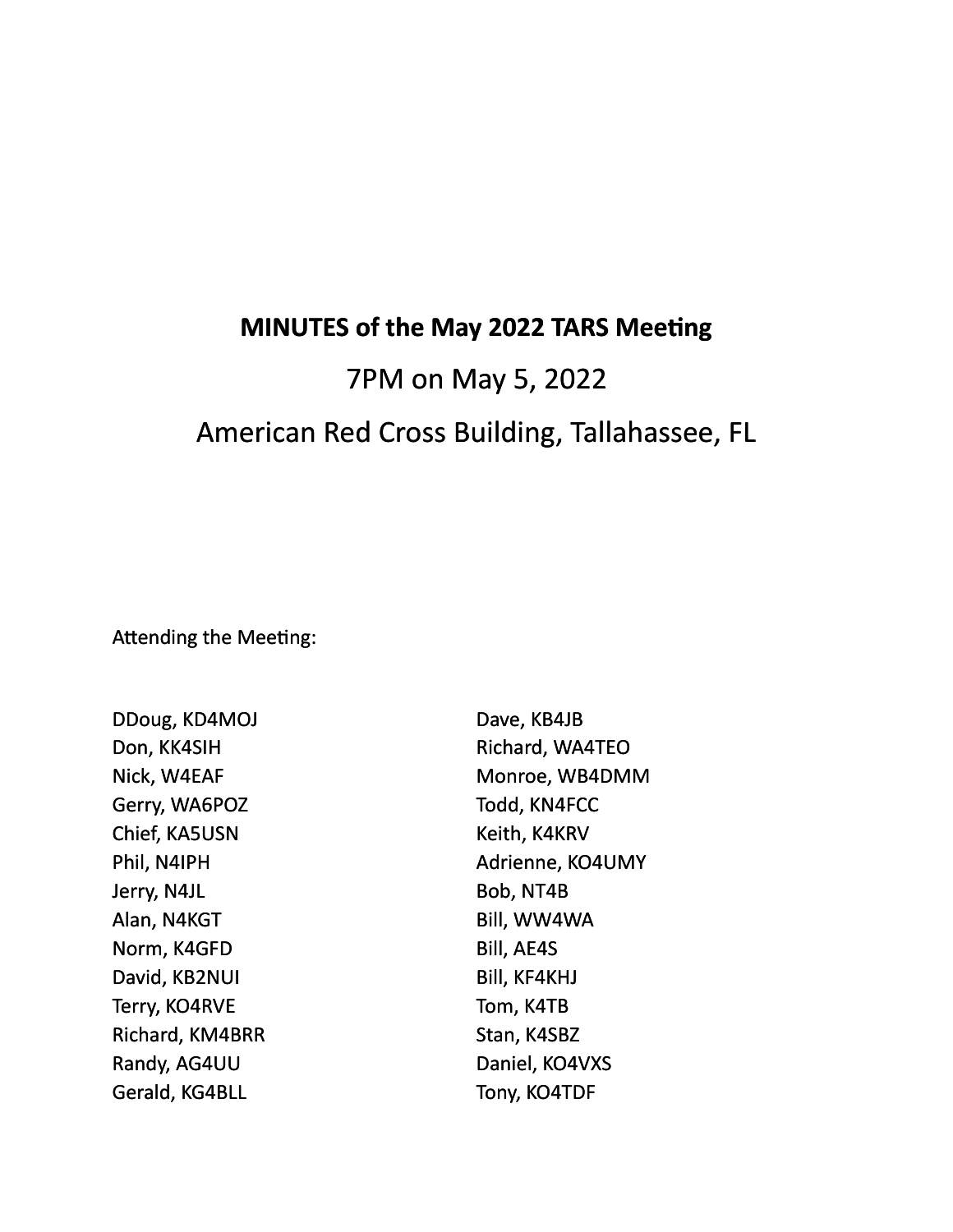Alan, N4KGT called the meeting to order at 7pm and led the club in the Pledge of Allegiance.

Approval of the Minutes -- no objections to the meeting minutes. The meeting minutes were approved with no objections.

#### **Program**

Tom Brooks K4TB introduced Dave Davis, WA4WES, made a presentation on the Hurricane Season 2022. Prediction is for 19 named storms, with 9 hurricanes and 4 will be category 3 or higher. This is an above average season (as predicted). We do not know where they will hit. In the past about 50% have hit the continental US. June is seasons that start in the Gulf of Mexico and move north. Starting in mid-August to early October, the storms form off the coast of Africa and move across the Atlantic. These storms may turn North / Northwest into the open Atlantic. But if they don't they can get into the Caribbean Islands or to Mexico. When storms come ashore, they do typically lose some strength over land. After October 1, the trend goes back to storms that start in the Gulf of Mexico. So peak of hurricane season is really early August to early October. Hurricane Watch net is on 13.325 MHz (listen, do not talk). This net is used to gather information that is forwarded to the National Hurricane Center in Miami. The net is activated when a hurricane is within 300 miles of a populated land mass.

Winlink can be used to send a radio station that can be sent to the internet. This was used during Hurricane Maria to send messages between the south end of Puerto Rico and the north end of the island / San Juan. 

Locally, ARES has a Sunday evening net at 2000 hours local time. Capital Region will have an exercise on 2 meters in late May, early June of this year. Many times, more damage is from the storm surge than just from the wind.

Storms that move inland lose 50% of their strength every 12 hours, as a rule of thumb.

Things to do for ARES members:

- Monitor 147.03 MHz (3 days in advance of the storm)
- Review what's going on, who will be activated, county ARES plan, possible deployments to schools, EOCs, shelters, hospitals
- Preparations for personal property
- Radio preps for emergency power, antennas, mobile operations
- Situation reports from different locations around the county
- Assignments for Net Control Stations
- Frequencies being used, with backup repeaters, and on HF, VHF, UHF, SARNet

After the storm, ARES members can deploy to areas that may need communications assistance. Two meter voice is the major mode used, but you can also use digital, Winlink, MARS.

NWS does have a chat room set up and amateur radio operators can input information to the NWS chat room.

Ham radio involvement is typically very useful in the first 72 hours after the storm hits.

Chief, KA5USN, recommended adding the apps from Leon County and City of Tallahassee to get updates on road closures and other emergency notifications. Gerry noted that to work with ARC, you will need to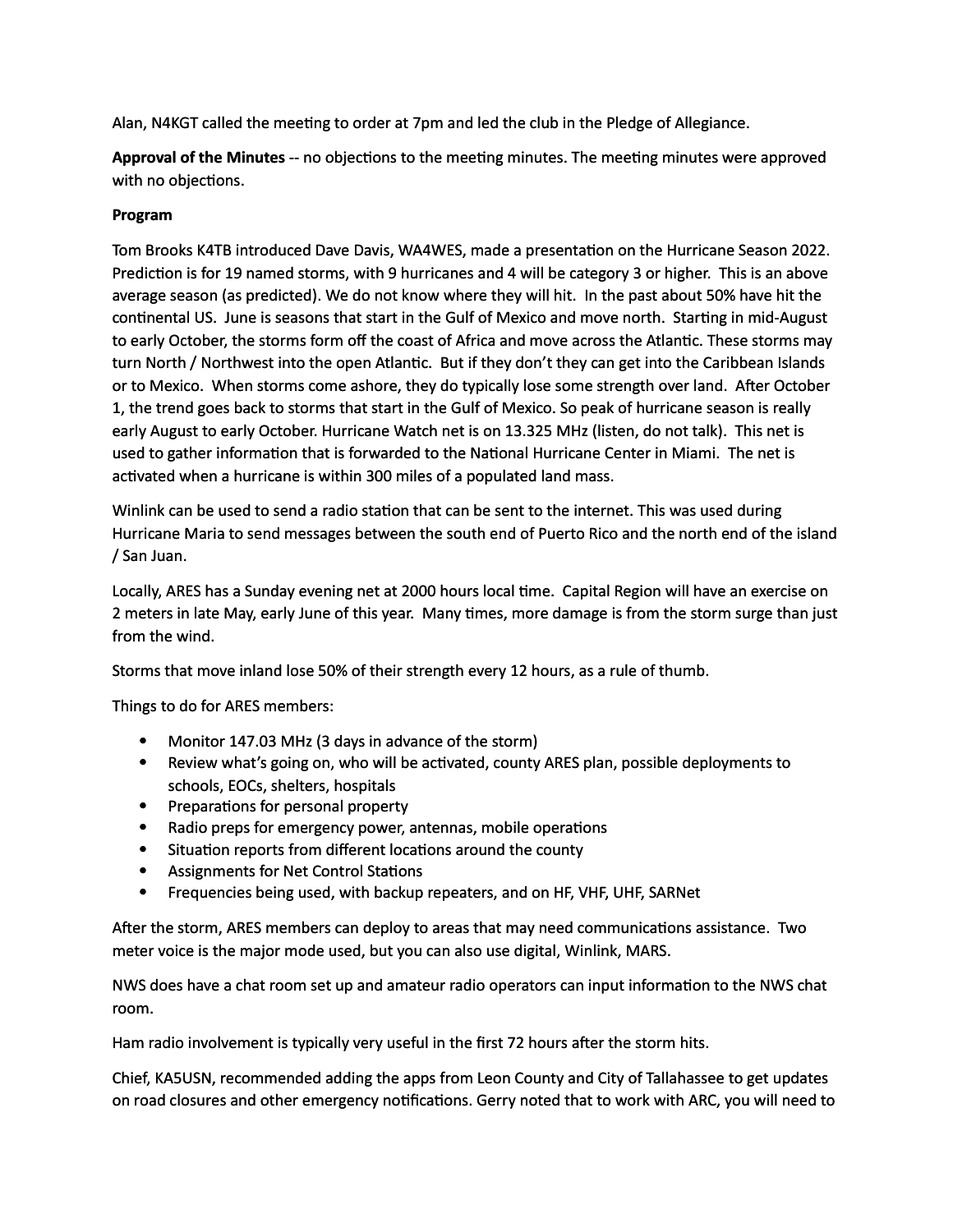have a class with the Red Cross before you can be a volunteer to provide damage assessment after a storm. Don't self-deploy.

#### **Business Meeting:**

Treasurer's Report: Doug, KD4MOJ, stated that report was published in newsletter, 2 new members, no expenses. Treasure's report was approved.

Visitors: Stuart, KO4ZGH, Ham for 2 months. And Tony, KO4TDF.

Education: Phil, N4IPH - Phil said that we will not have a class at the end of May 2022. Phil has not received any email requesting the class. YouTube and Internet have most of the information. We will postpone the currently planned class, maybe do a class for students at Maclay School and maybe in the fall depending on interest from email and from Field Day.

Testing: Norm, K4GFD this Saturday at 10AM, 5 or 6 but no pre-registrations. We may not require preregistration for testing anymore. After the test, you still need to pay the \$35 fee to the FCC. There are now delays in getting the licenses due to the problems with FCC processing. No one is sure when the new system will be operational.

Repeaters: Randy said that we do have a backup. There is a new backup power supply for the 91repeater. All seems to be working well. The 91-repeater had one bad connection, there is no back up battery, they have generator back up power on site.

#### Old Business:

Phil, N4IPH – looking for a program presenter in July or we could do a hotwash for Field Day. The plan now is for the July 2022 meeting to be a review / debrief for Field Day and any suggested changes for Summer 2023. There will be an education table set up for interested people on Field Day. Tom will present on trunk radio systems in either September (or maybe August)

Field Day, Jerry, N4JL, we are still looking for a power generator. We may have to get a rental. Ideally one large capacity (quiet) but we may have to use two smaller generators. We will operate two stations, one for CW and one for phone (SSB). More details will be provided in May and June. We may try to get some of the antenna set up completed on Friday evening.

Gerry, auction will be this Saturday, 5/7 viewing at 1pm, sales at 2pm, cash only.

New business: ARRL is issuing grants for local Ham clubs. We could apply for an ARRL grant to purchase a club generator. Board could meet to determine possible use for grant applications. Applications are due in late June / early July. Gerry also stated that the MARS weekend is coming up with activities and he will send out the information via email.

Meeting was adjourned at 2030 hours local time.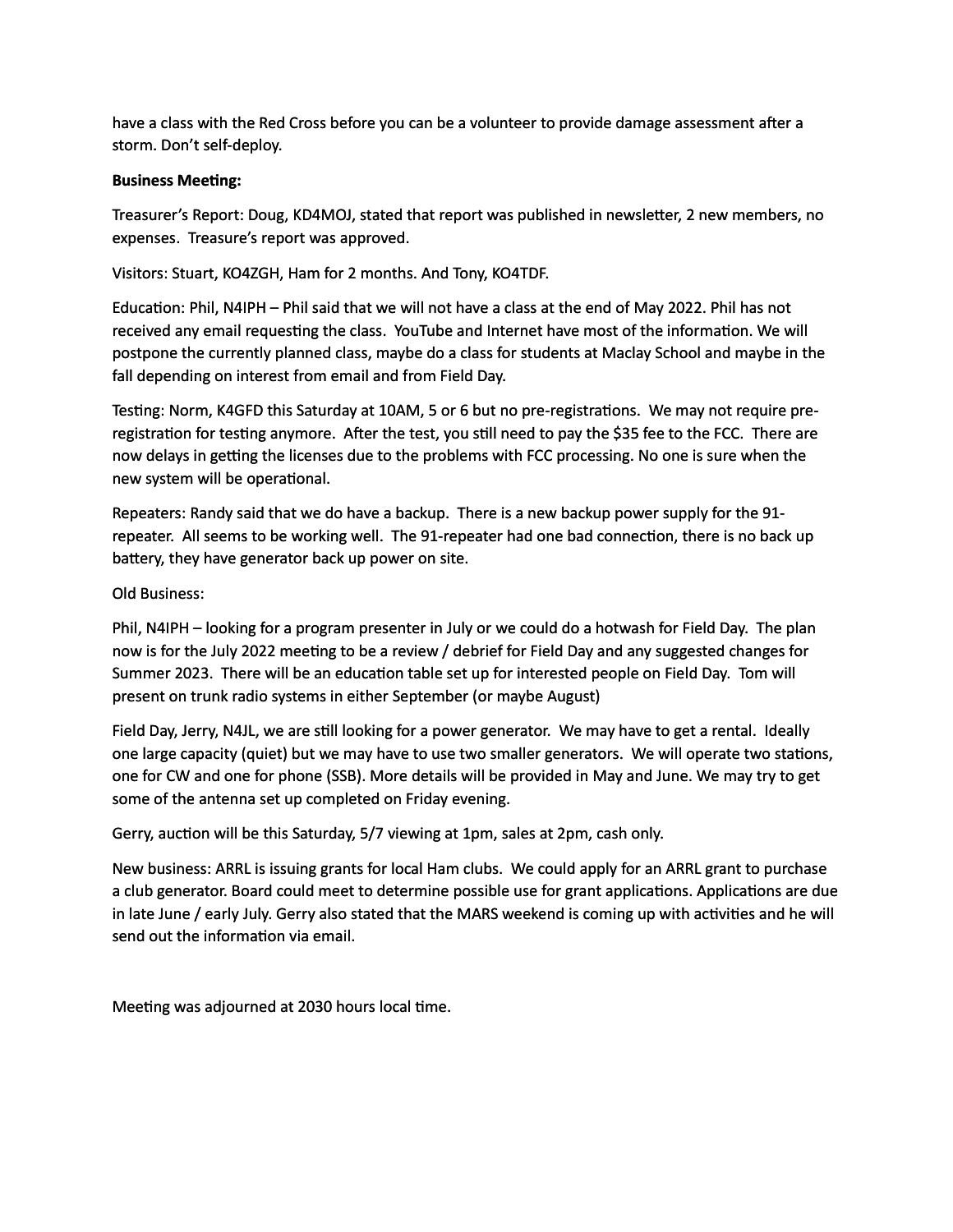### **TARS Treasurer's Report for May 2022**

| Submitted by Doug Ferrell, KD4MOJ, Treasurer |                        |                    |
|----------------------------------------------|------------------------|--------------------|
|                                              | for period             | year-to-date       |
| <b>Beginning Balances:</b>                   | 25-May-22              | $1-Jan-22$         |
| Cash on hand                                 | 104.00<br>$\mathbf{s}$ | \$<br>33.00        |
| <b>Checking Account:</b>                     | \$6,029.98             | \$5,224.09         |
| <b>Savings Account:</b>                      | \$3,105.01             | \$3,104.62         |
| Total:                                       | \$9,238.99             | \$8,361.71         |
|                                              |                        |                    |
| <b>Summary of Month's Activity:</b>          |                        |                    |
| <b>Total Receipts:</b>                       | 99.00<br>\$            | \$1,203.42         |
| <b>Total Expenditures:</b>                   | \$                     | 298.14<br>\$       |
|                                              |                        |                    |
| <b>Recipts Derived From:</b>                 |                        |                    |
| <b>Members Dues:</b>                         | 40.00<br>\$            | 685.00<br>\$       |
| Fifty/Fifty*                                 | 41.00<br>\$            | \$<br>141.00       |
| Donation                                     | 18.00                  | \$<br>320.00       |
| <b>Red Cross Donation</b>                    |                        |                    |
| 2022 Holiday Picnic                          |                        |                    |
| Veteran's Radio Fund                         |                        | \$\$\$\$\$         |
| <b>Field Day Radio Fund</b>                  |                        |                    |
| Interest (Savings)                           |                        | 0.39               |
|                                              |                        | \$                 |
| smile.amazon.com                             | <b>おおおおおおお</b>         | 37.03              |
| <b>Equipment sales</b>                       |                        | \$<br>20.00        |
| <b>Total</b>                                 | \$<br>99.00            | \$1,203.42         |
| <b>Expenditures:</b>                         |                        |                    |
| <b>American Red Cross:</b>                   | \$                     | \$                 |
| <b>Fifty-Fifty</b>                           |                        |                    |
| <b>ARRL Insurance</b>                        | \$\$\$\$\$\$\$\$       | \$\$\$\$\$\$\$     |
| Spagetti 100 - TARC                          |                        |                    |
|                                              |                        |                    |
| <b>TARS &amp; Feathers Plaque</b>            |                        |                    |
| Storage & Supplies                           |                        |                    |
| <b>Field Day</b>                             |                        |                    |
| VE Expenses *                                |                        | 32.89              |
| Tower/Repeater Maintenance AG4UU             |                        | \$                 |
| <b>Florida Dept of State</b>                 |                        | \$<br>61.25        |
| Post Office Box:                             |                        | \$<br>\$<br>204.00 |
| Misc. 2022 Holiday Lunch                     | \$\$\$\$\$             |                    |
| Total:                                       |                        | \$<br>298.14       |
| <b>Transfer Checking -&gt; Savings:</b>      |                        |                    |
| Ending Balances - May 25, 2022:              |                        |                    |
| Cash on hand                                 | \$<br>104.00           | \$<br>104.00       |
| <b>Checking Account</b>                      | \$6,128.98             | \$6,128.98         |
|                                              |                        |                    |
| <b>Savings Account</b>                       | \$3,105.01             | \$3,105.01         |
| <b>Total</b>                                 | \$9,337.99             | \$9,337.99         |
| *Veteran's Radio Fund                        |                        | \$<br>500.00       |
| *Field Day Radio Fund                        |                        | \$<br>697.00       |
|                                              |                        |                    |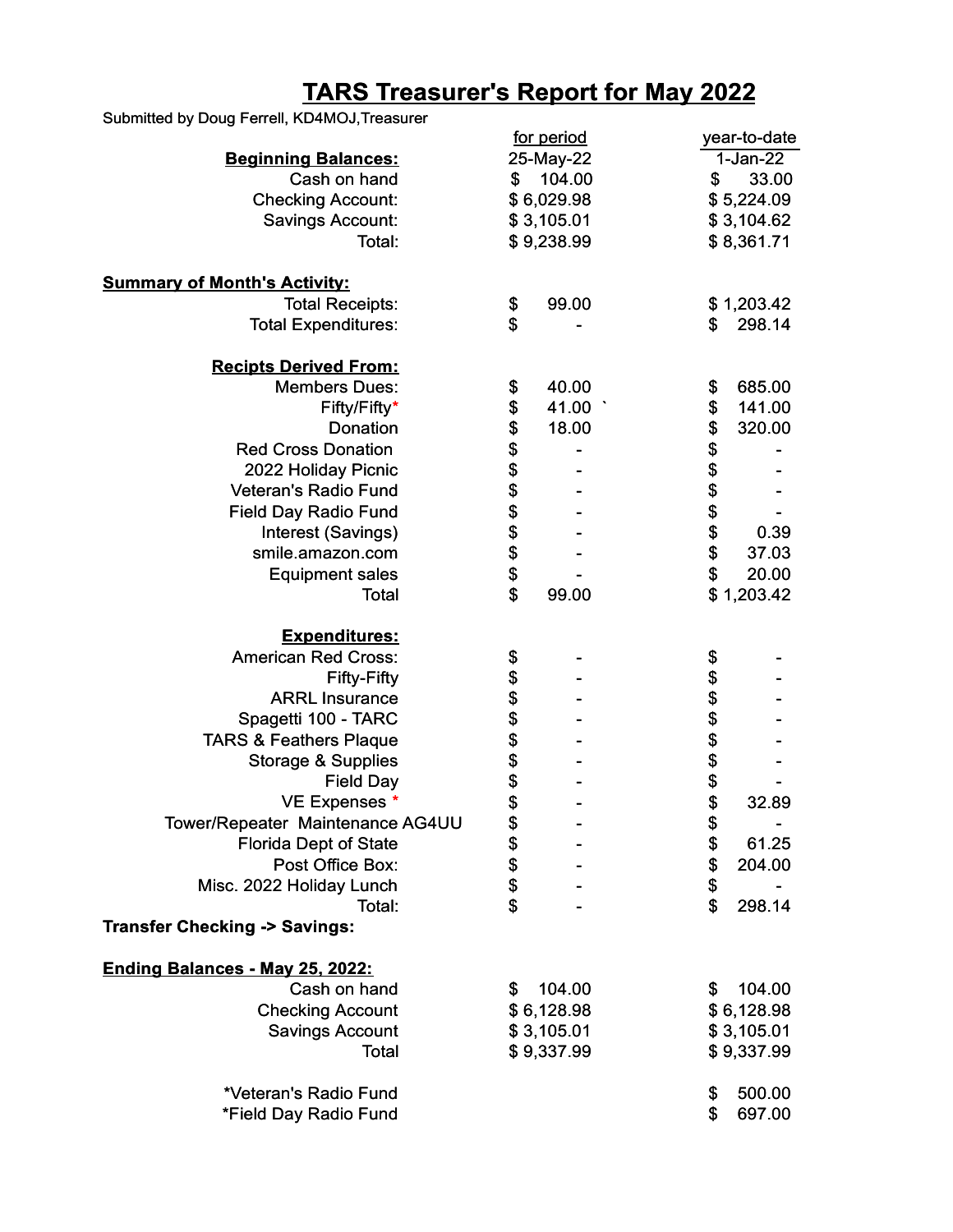| <b>LOCAL AMATEUR RADIO NET</b>                                           |                                                              |                                     |  |  |  |  |
|--------------------------------------------------------------------------|--------------------------------------------------------------|-------------------------------------|--|--|--|--|
| <b>NET</b>                                                               | <b>TIME</b>                                                  | QSY                                 |  |  |  |  |
| North Florida Amateur Radio Emergency<br><b>Communications Net</b>       | Daily @ 9:00 AM EST except<br>Sunday's                       | 3950 kHz                            |  |  |  |  |
| Capital District EmComm Training Net                                     | Sunday @ 7:30 PM EST                                         | 147.030 MHz, K4TLH                  |  |  |  |  |
| Capital District ARES Net                                                | Sunday @ 8:00 PM EST                                         | 147.030 MHz, K4TLH                  |  |  |  |  |
| Leon County ARES net                                                     | Tuesday @ 8:15 ET                                            | 147.030 MHz, K4TLH                  |  |  |  |  |
| Florida Phone Traffic Net                                                | Daily @ 6:55 AM EST                                          | 3940 kHz                            |  |  |  |  |
| Florida Midday Traffic Net                                               | Daily @ Noon EST                                             | 7242 kHz                            |  |  |  |  |
| North Florida Phone Net                                                  | Daily @ 7:30 PM EST                                          | 3950 kHz                            |  |  |  |  |
| TARS News and Info Net                                                   | Thursday @ 8:00 PM EST                                       | 146.910 MHz, K4TLH                  |  |  |  |  |
| Kid's Net                                                                | Tuesday @ 8:00 PM EST                                        | 145.170 MHz, KE4URL -<br>600, 141.3 |  |  |  |  |
| Jefferson County Net                                                     | Monday @ 8:00 PM EST                                         | 145.430 MHz, WX4JEF,<br>94.8        |  |  |  |  |
| The Morning Drive-Time and Welfare Net<br>(Informal Check-In / Rag Chew) | Mon-Fri @ 7:30 - 9:00 AM EST                                 | 147.030 MHz, K4TLH +<br>600, 94.8   |  |  |  |  |
| Southwest Georgia HF Weather Net                                         | Third Thursday @ 7:30 PM EST(or<br>following GA SSB Net)     | WX4TAE, 3975 kHz (+/-)              |  |  |  |  |
| <b>SKYWARN Net</b>                                                       | First Sunday @ 7:30 PM EST                                   | WX4TAE, 3810 kHz (+/-)              |  |  |  |  |
| Navy Amateur Radio Net                                                   | Daily, 0700-0900 Eastern                                     | 7245 kHz                            |  |  |  |  |
| Worldwide DMR-MARC Net                                                   | Saturdays @ 1600 UTC in Summer,<br>1700 UTC in Winter months | Worldwide Talkgroup<br>(1)          |  |  |  |  |
| Florida D-STAR Net                                                       | Thursday @ 9:00PM Eastern                                    | D-Star REF046C                      |  |  |  |  |
| North Florida Digital Net                                                | Sunday @7:00 PM ET                                           | 3590 KHz PSK-31                     |  |  |  |  |
| <b>Madison ARES Net</b>                                                  | Sunday @2100 Eastern                                         | 145.190 PL 123                      |  |  |  |  |
| Taylor County Amateur Radio Club Net                                     | Sunday @ 1900 Eastern                                        | 145.350 PL 123.0                    |  |  |  |  |
| Wakulla County Weekly Monday night net.                                  | Monday @ 1930 Eastern                                        | 145.450 MHz K4WAK                   |  |  |  |  |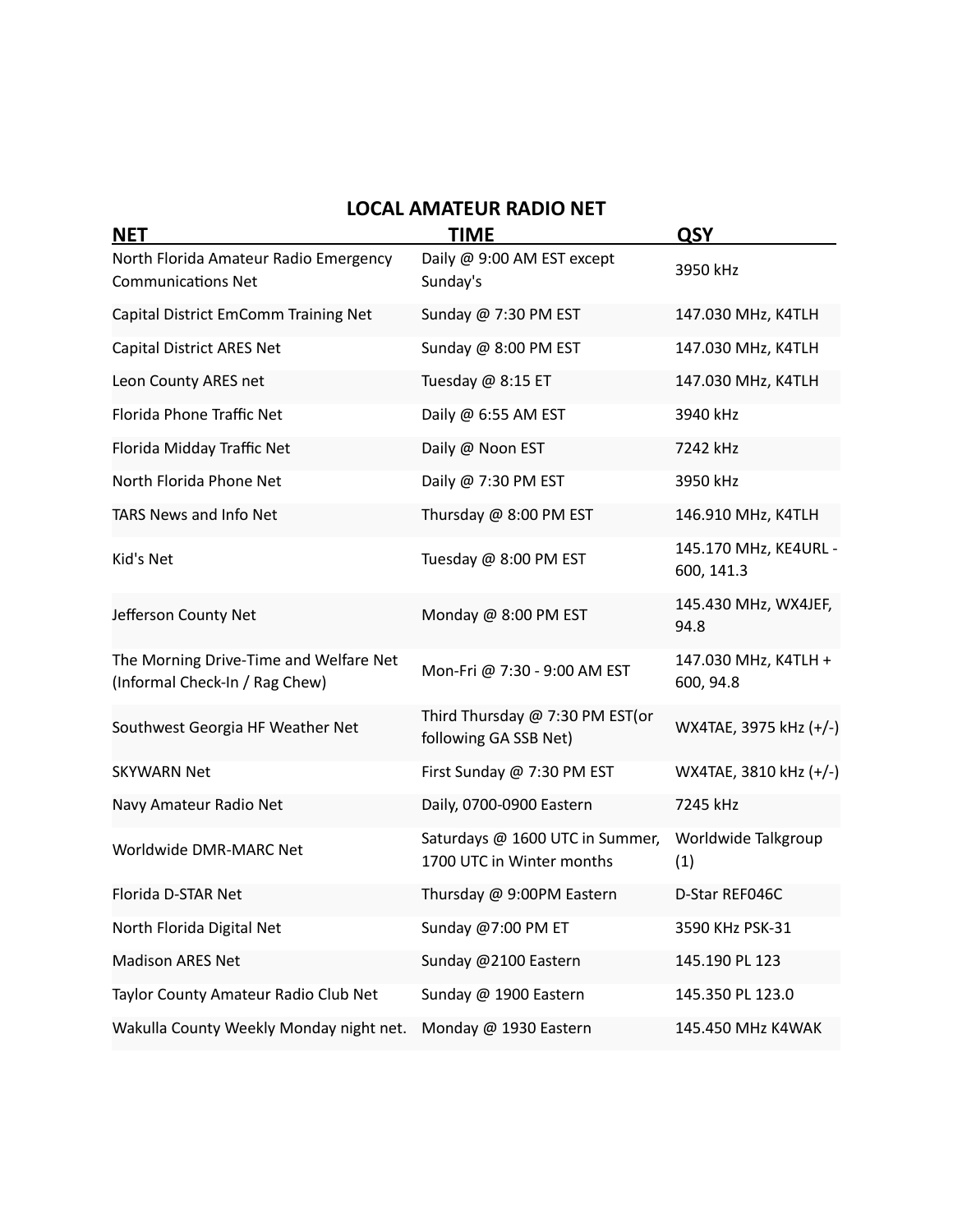#### **SKYWARN**

The first Sunday of every month, we have a special ARES/SKYWARN net. At 1930 hours EST, the net starts on 75 meters, on or near 3810 KHz (+/- for QRM). After check-in on this initial frequency, operators attempt to trade RST reports with WX4TAE. After check-ins on 75 m the net moves to 40 m around 7245 KHz (+/- for QRM), and picks up the roundtable there. At 2000 hours EST, the regular weekly Capital District ARES net meets on 147.030 MHz, and we are joined by station WX4TAE, at the National Weather Service Office in Tallahassee. During the first portion of this net, one of the staff meteorologists joins us on the air and provides a retrospective of the previous month's weather patterns, a brief forecast of what we might expect for the coming month and season, and also takes specific questions from stations whom have checked in to the net. Please join us for these very informative ARES/SKYWARN nets – the first Sunday of every month.

| <b>Location</b>    | <b>County</b>    | <b>Call Sign</b> | <b>Backup</b><br>Power | <b>Digital</b><br>Mode | Output<br>Freq | <b>PL</b> | <b>Special Configuration</b>                                     | Height ft.        |
|--------------------|------------------|------------------|------------------------|------------------------|----------------|-----------|------------------------------------------------------------------|-------------------|
| Crawfordville      | Wakulla          | <b>K4WAK</b>     | No                     |                        | $145.450 -$    | 94.8      |                                                                  | 300               |
| Crawfordville      | Wakulla          | <b>KB5IKR</b>    | Yes                    | <b>Fusion</b>          | 444.450 +      | 94.8      | <b>Yaesu System Fusion C4FM</b><br><b>WIREX Connected (Auto)</b> | 400               |
| Crawfordville      | Wakulla          |                  |                        | <b>Fusion</b>          | 442.850 +      | 94.8      | <b>Yaesu System Fusion (Auto)</b>                                |                   |
| Greensboro         | Gadsden          | <b>NX4DN</b>     |                        | <b>Fusion</b>          | $147.390 +$    | 94.8      | Yaesu System Fusion DCS 023<br><b>WIREX Connected (Auto)</b>     | 300               |
| Greensboro         | Gadsden          | NX4DN            |                        | <b>NXDN</b>            | $444.125 +$    | 94.8      | <b>NXDN World Wide Network</b>                                   | 300               |
| Monticello         | Jefferson        | WX4JEF           | No                     |                        | $145.430 -$    | 94.8      |                                                                  | 270               |
| Quincy             | Gadsden          | <b>W4EAF</b>     | Yes                    |                        | 147.165+       | 94.8      |                                                                  | 250               |
| <b>Tallahassee</b> | Leon             | AE4S             | <b>Yes</b>             | $P-25$                 | $146.655 -$    | 94.8      |                                                                  | 550               |
| Tallahassee        | Leon             | N4PG             | Yes                    |                        | 146.610 -      | 203.5     |                                                                  | 200               |
| Tallahassee        | Leon             | <b>K4TLH</b>     | Yes                    | $P-25$                 | $146.910 -$    | 94.8      | <b>Temp TARS Talk-In</b>                                         | 375               |
| Tallahassee        | Leon             | K4TLH            | Yes                    |                        | $147.030 +$    | 94.8      |                                                                  | 750               |
| Tallahassee        | Leon             | <b>KA4EOC</b>    | Yes                    |                        | $147.285 +$    | 94.8      |                                                                  | 350               |
| <b>Tallahassee</b> | Leon             | <b>K4TLH</b>     | Yes                    |                        | 442.100 +      | 94.8      | <b>Statewide Amateur Radio Net</b><br>(SARnet) See Next Page     | 600               |
| <b>Tallahassee</b> | Leon             | <b>K4TLH</b>     | No                     |                        | $442.850 +$    | 94.8      |                                                                  | 275               |
| <b>Tallahassee</b> | Leon             | KJ4G             | <b>Yes</b>             |                        | $443.400 +$    | 131.8     | <b>Host of Echolink Node #3950</b>                               | 575               |
| <b>Tallahassee</b> | Leon             |                  |                        | <b>Fusion</b>          | 444.800 +      | 94.8      | <b>Yaesu System Fusion (Auto)</b>                                |                   |
| <b>Tallahassee</b> | Leon             | AE4S             | Yes                    | $P-25$                 | 443.950 +      | 94.8      |                                                                  | 550               |
| <b>Tallahassee</b> | Leon             | <b>N4NKV</b>     | Yes                    |                        | 444.400 +      | 131.8     | <b>NXDN World Wide Network</b>                                   | <b>CRMC (200)</b> |
| Tallahassee        | Leon             | KD4MOJ           | Yes                    |                        | 444.000 +      | 94.8      |                                                                  | TMH (200)         |
| <b>Tallahassee</b> | Leon             | NX4DN            |                        | <b>NXDN</b>            | $444.175+$     | 94.8      | <b>NXDN World Wide Network</b>                                   | 175               |
| Tallahassee        | Leon             | NF4DG            | <b>Yes</b>             | D-Star                 | $146.835 -$    | DV        |                                                                  | 180               |
| Tallahassee        | Leon             | NF4DG            | Yes                    | D-Star                 | $443.450 +$    | DV        |                                                                  | 180               |
| <b>Tallahassee</b> | Leon             | NF4DG            | Yes                    | D-Star                 | $1293 -$       | DV        |                                                                  | 180               |
| <b>Tallahassee</b> | Leon             | NF4DG            | Yes                    | D-Star                 | 1253           | DD        |                                                                  | 180               |
| Wacissa            | <b>Jefferson</b> | K4TLH            | No                     |                        | 147.000        | 94.8      |                                                                  | 300               |
| Wacissa            | <b>Jefferson</b> |                  |                        | <b>Fusion</b>          | $444.050 +$    | 94.8      | <b>Yaesu System Fusion (Auto)</b>                                |                   |
| Thomasville        | <b>Thomas</b>    |                  |                        |                        | $145.370 -$    | 141.3     |                                                                  |                   |
| Thomasville        | <b>Thomas</b>    |                  |                        |                        | $442.600 +$    | 141.3     |                                                                  |                   |
| Reno               | Grady            | <b>KE4URL</b>    | <b>Yes</b>             |                        | $145.170 -$    | 141.3     |                                                                  | 600               |

The most current repeater list is available on the TARS website: www.k4tlh.net/repeaters For SARnet information see: www.sarnetfl.com